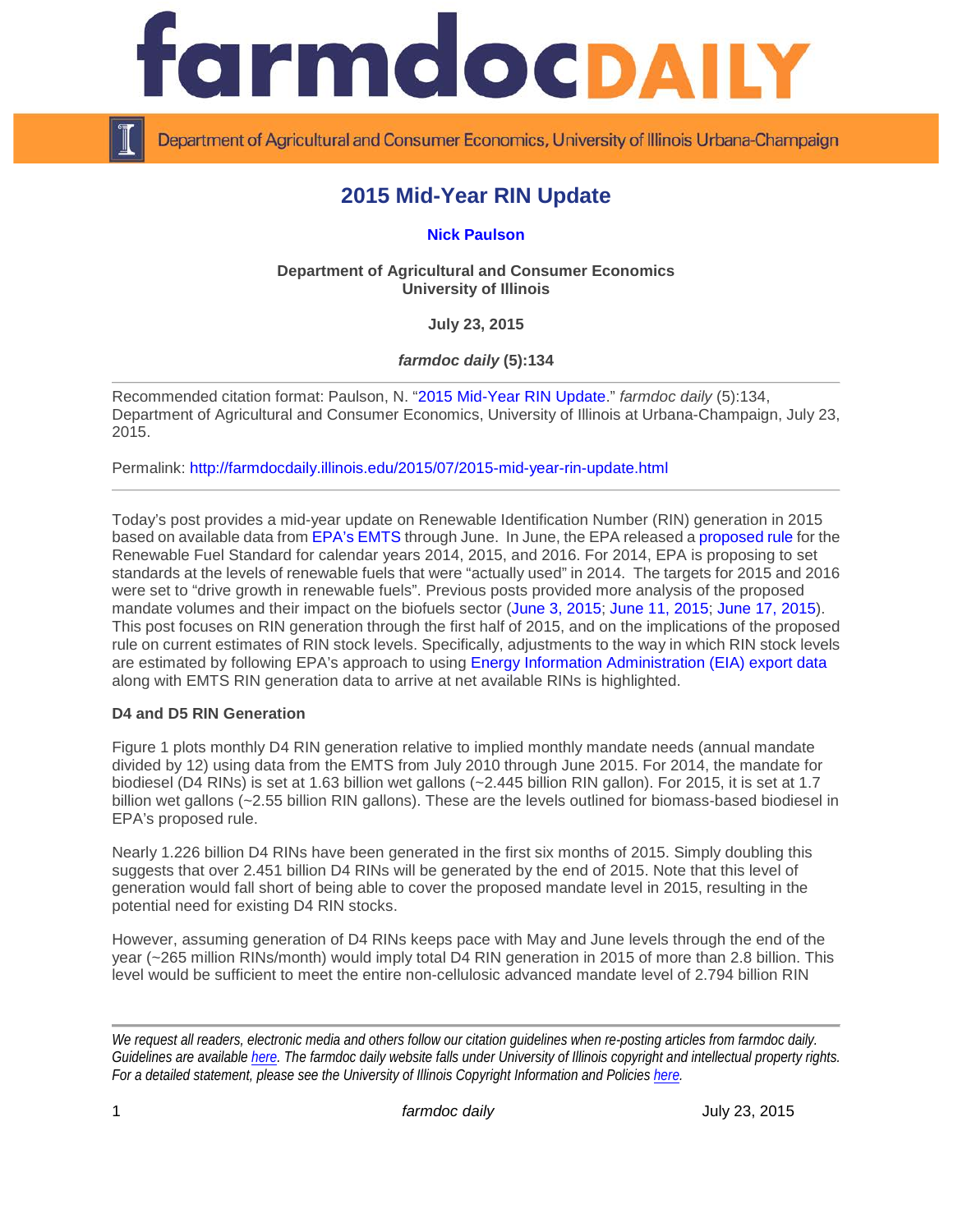gallons (2.9 total advanced less 106 million cellulosic) proposed for 2015, which includes the portion of the advanced mandate which can be met with D5 RINs.

After averaging just 4.8 million per month in the first quarter of 2015, generation of D5 RINs jumped to over 15.3 million in April. Generation fell back to roughly 4.7 million RINs per month in May and June. Through the first half of the year, more than 39 million D5 RINs have been generated. Assuming 5 million gallons per month through the end of the year, 2015 D5 RIN generation would reach approximately 70 million, adding to the total of advanced RINS available for 2015 compliance.



## **D6 RIN Generation**

Figure 2 plots D6 RIN generation relative to implied mandate needs from July 2010 through June 2015. The series labeled as "statutory" compares actual generation with implied mandate needs under the original statutory mandate levels of the RFS. The series labeled "proposed" compares actual generation with the implied monthly mandate needs for the proposed mandates of 13.25 billion gallons in 2014, and 13.4 billion gallons in 2015.

Generation of D6 RINs has been relatively steady in 2015, ranging from 1.1 to 1.27 billion gallons per month. Through the first half of the year, a total of 7.262 billion D6 RINs have been generated, suggesting that more than 14.5 billion will be generated in 2015. This level of generation would provide sufficient D6 RINs for compliance with the 13.4 billion gallon proposed mandate level in 2015, while also allowing for the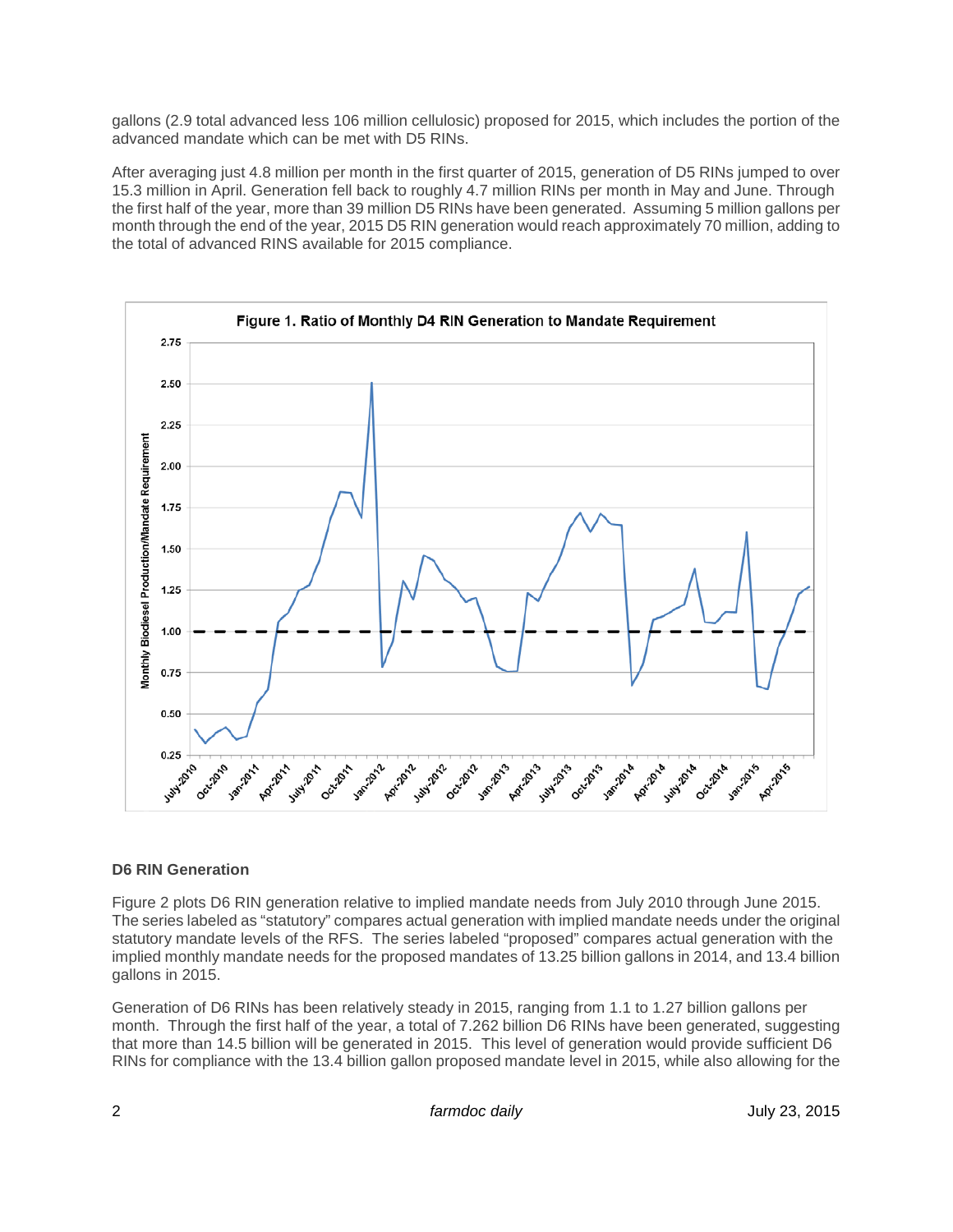potential for over 1 billion gallons of ethanol exports and other non-compliance use. However, the issue of the blend wall remains which is why the proposed mandate levels have been referred to as a "push" for the industry even though they represent considerable reductions from the original statutory mandate levels.



## **Mandate Compliance in 2014 and 2015**

Table 1 summarizes RIN generation and use in 2014 using data from EPA's EMTS and ethanol and biodiesel export data from EIA. This represents a change in methodology to estimating RIN stocks used in previous *daily* posts. While EMTS does report RIN retirements for export purposes, EPA explained in their proposed rule that export retirements are not fully reported in this system until the compliance period ends. Therefore, EIA export estimates are used to adjust the retirement of RINs representing renewable fuels not blended domestically and thus not available for compliance purposes.

Gross generation values as reported in EMTS are shown across all D-code classes. Export numbers are taken directly from EIA reports. Other RIN use is the sum of all retirements for each D-code for purposes other than annual compliance use as reported in EMTS. Estimated net generation is then equal to gross RIN generation less RIN-equivalent exports and other uses. This value represents an estimate of the quantity of RINs in each D-code that will ultimately be available for use toward 2014 mandate compliance, or renewable fuels that were blended or "actually used" in 2014. These estimates are very close to those reported in EPA's proposed rule which were used to set the currently proposed mandate levels for 2014.

Note that these estimates imply that existing RIN stocks will be virtually unchanged by 2014 compliance requirements. EPA estimates that RIN stocks currently total 1.8 billion gallons. My most recent estimate of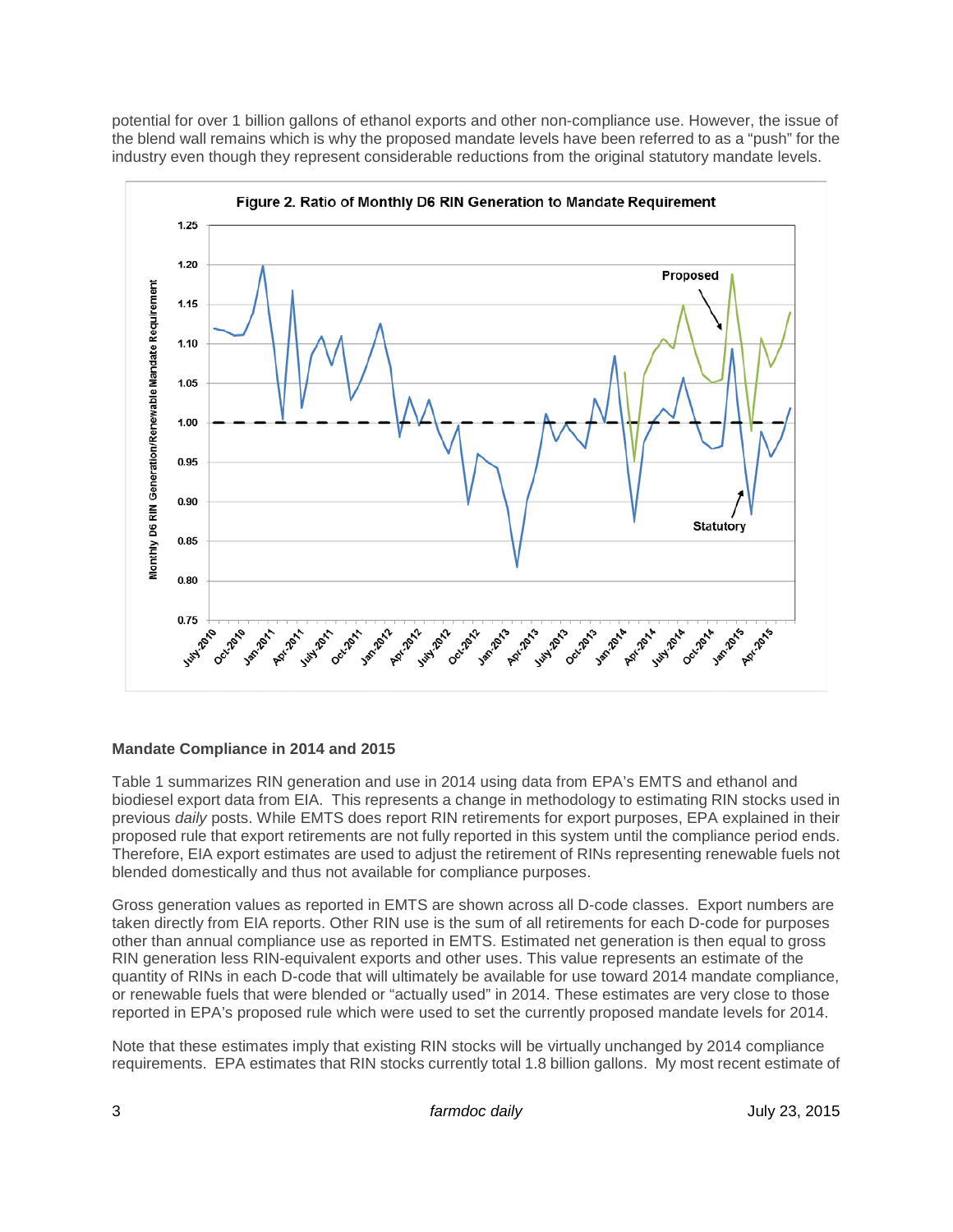2014 beginning RIN stocks was at a very similar level of 1.875 billion. This total would be comprised of 536 million RINs eligible for the advanced mandate component (i.e. D4 or D5 RINs) and 1.339 billion eligible for the renewable component (i.e. D6 RINs). See the [August 6, 2014](http://farmdocdaily.illinois.edu/2014/08/mid-year-rin-update.html) post for additional detail on this estimate of beginning RIN stocks for 2014.

| Table 1. Summary of RIN Generation and Use in 2014 (million gallons) |                                                                  |          |     |                                                             |        |          |
|----------------------------------------------------------------------|------------------------------------------------------------------|----------|-----|-------------------------------------------------------------|--------|----------|
|                                                                      | Gross Generation EIA Exports <sup>1</sup> Other Use <sup>2</sup> |          |     | <b>Estimated Net Proposed</b><br>Generation Mandate Surplus |        |          |
| D <sub>3</sub>                                                       | 33                                                               | $\Omega$ | 0   | 33                                                          | 33     | $\Omega$ |
| D4                                                                   | 2,710                                                            | 124      | 88  | 2.497                                                       | 2.445  | 52       |
| D <sub>5</sub>                                                       | 144                                                              | 0        | 0   | 143                                                         | 202    | (59)     |
| <b>Total Advanced</b>                                                | 2.887                                                            | 124      | 89  | 2.674                                                       | 2.680  | (6)      |
| D6                                                                   | 14.354                                                           | 847      | 287 | 13.219                                                      | 13.250 | (31)     |
| All Renewable Fuels                                                  | 17,240                                                           | 972      | 376 | 15.893                                                      | 15,930 | (37)     |

1 All ethanol exports as reported by EIA are assumed to retire a D6 RIN. Biodiesel exports are adjusted to RINs using a 1.5 equivalence value.

<sup>2</sup>Includes all retirements reported in EMTS for non-compliance purposes.

Extending the steady pace of D6 RIN generation experienced thus far in 2015 through the end of the year was shown to yield an estimate 14.5 billion D6 RINs. This would be sufficient for compliance with the 13.4 billion gallon renewable component mandate in 2015, assuming ethanol exports are at or below 850 million gallons for the year while also allowing for other RIN use of around 250 million gallons for non-compliance purposes. This would represent export and other use levels similar to what was experienced in 2014. However, this would require the industry pushing past the ~13.1 billion gallon ethanol blend wall by selling additional fuel gallons at higher blend rates such as E85. Alternatives include the use of existing RIN stocks, or additional use of non-ethanol renewable fuels such as biodiesel.

Assuming the ramp up in D4 generation over the past few months continues through the end of the year, and extending the current pace of D5 generation, approximately 2.9 billion advanced RINs could be generated in 2015. With 2.794 billion D4 and D5 RINs needed to comply with the proposed non-cellulosic advanced mandate in 2015, biodiesel exports and other non-compliance use cannot exceed roughly 100 million gallons for the year without the need for advanced RIN stock use.

## **Summary**

The RFS mandate levels for 2014 in the EPA's proposed rule imply that RIN stock levels will remain relatively unchanged at around 1.8 billion gallons after 2014 compliance. The pace of RIN generation observed through the first half of 2015 suggests that RIN stock levels could hold steady again during the 2015 compliance period. This does assume that ethanol and biodiesel export levels do not increase beyond 2014 levels, and would require domestic ethanol use above the estimated blend wall level in 2015. The validity of these assumptions will be explored in an upcoming *daily* post.

## **References**

Coppess, J. ["EPA Doubles Down on Questionable Reading of the RFS Statute.](http://farmdocdaily.illinois.edu/2015/06/epa-doubles-down-on-questionable-reading-rfs.html)" *farmdoc daily* (5):108, Department of Agricultural and Consumer Economics, University of Illinois at Urbana-Champaign, June 11, 2015.